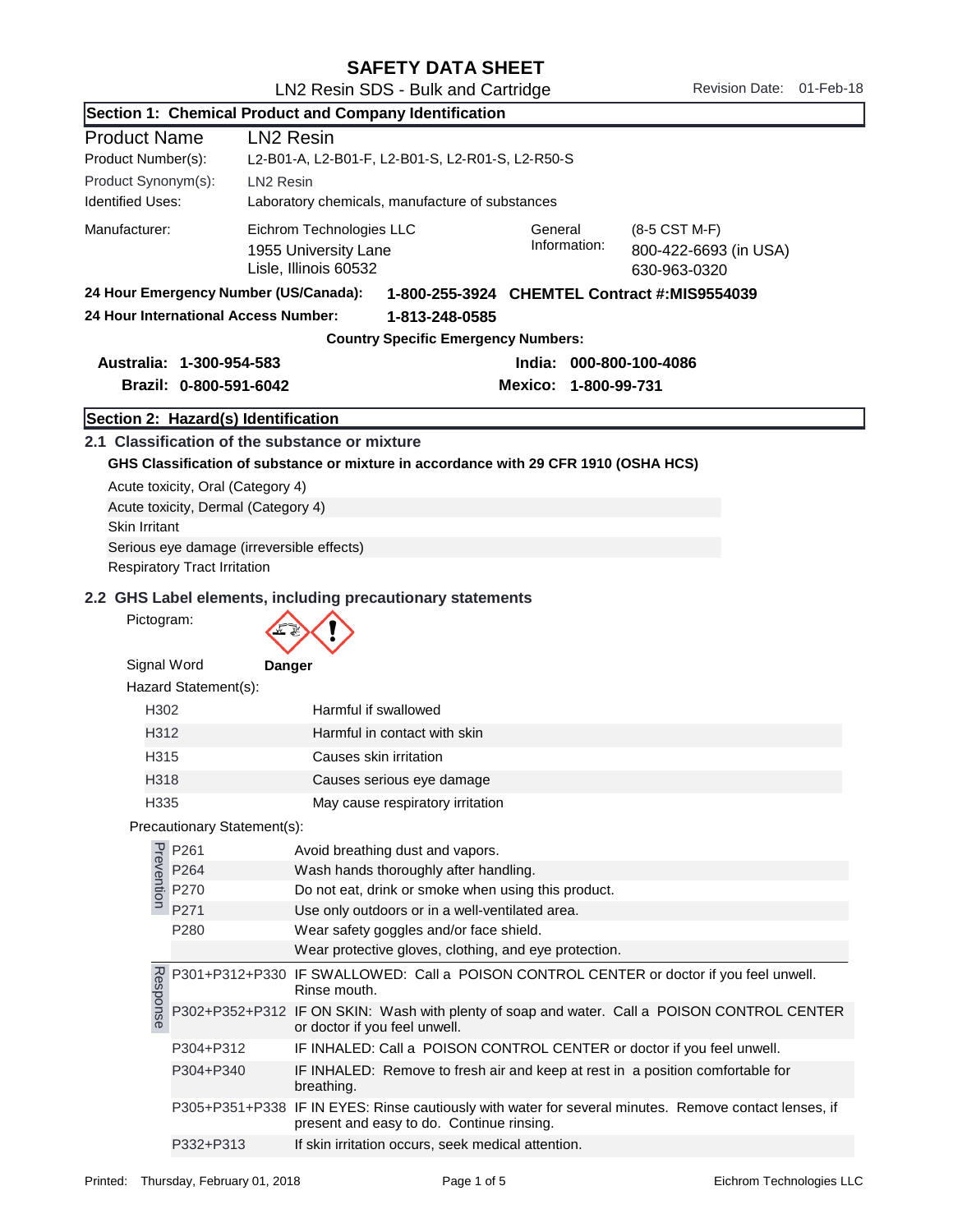|           |              | P362+P364                      | Take off contaminated clothing and wash before reuse.              |                     |                                                                                         |
|-----------|--------------|--------------------------------|--------------------------------------------------------------------|---------------------|-----------------------------------------------------------------------------------------|
|           |              | P403+P233                      | Store in a well-ventilated place. Keep container tightly closed.   |                     |                                                                                         |
|           | Storage      | P405                           | Store locked up.                                                   |                     |                                                                                         |
|           | Dispos.<br>ഇ | P501                           |                                                                    |                     | Dispose of contents/container in accordance with federal, state, and local regulations. |
|           |              |                                | 2.3 Hazards Not Otherwise Classified (HNOC) or not covered by GHS: |                     |                                                                                         |
|           |              |                                | Section 3: Composition / Information on Ingredients                |                     |                                                                                         |
| Component |              |                                |                                                                    | CAS Number          | Percentage Range                                                                        |
|           |              | Nonionic Acrylic Ester Polymer |                                                                    | <b>Trade Secret</b> | 60%                                                                                     |
|           |              | Phophorous based extractant    |                                                                    | <b>Trade Secret</b> | 40%                                                                                     |

| Section 3: Composition / Information on Ingredients                                                        |                                                                                                                                     |                                                                                                                                                                         |
|------------------------------------------------------------------------------------------------------------|-------------------------------------------------------------------------------------------------------------------------------------|-------------------------------------------------------------------------------------------------------------------------------------------------------------------------|
| Component                                                                                                  | CAS_Number                                                                                                                          | Percentage Range                                                                                                                                                        |
|                                                                                                            | <b>Trade Secret</b>                                                                                                                 | 60%                                                                                                                                                                     |
| Nonionic Acrylic Ester Polymer<br>Phophorous based extractant                                              | <b>Trade Secret</b>                                                                                                                 | 40%                                                                                                                                                                     |
|                                                                                                            |                                                                                                                                     |                                                                                                                                                                         |
| Section 4: First-aid Measures                                                                              |                                                                                                                                     |                                                                                                                                                                         |
| <b>General Advice</b>                                                                                      | as if it were toxic when evaluating first aid requirements.                                                                         | The hazardous properties of this material have not been established. Treat material                                                                                     |
| Ingestion                                                                                                  | IF SWALLOWED: Rinse mouth. DO NOT induce vomitting.                                                                                 |                                                                                                                                                                         |
| <b>Skin Contact</b>                                                                                        | contaminated clothing promptly. If irritation develops, seek medical attention.                                                     | Wash immediately with soap and copious amounts of water. Remove and wash                                                                                                |
| Eye Contact                                                                                                | IF IN EYES: Rinse cautiously with water for several minutes. Remove contact<br>lenses, if present and easy to do. Continue rinsing. |                                                                                                                                                                         |
|                                                                                                            | If eye irritation persists, get medical attention.                                                                                  |                                                                                                                                                                         |
| Inhalation                                                                                                 | breathing.                                                                                                                          | IF INHALED: Remove to fresh air and keep at rest in a position comfortable for                                                                                          |
| Most important symptoms and effects,<br>both acute and delayed                                             | not known.                                                                                                                          | The most important known symptoms and effects are described in the labelling (see<br>section 2) and/or in section 11. Further important symptoms and effects are so far |
| Indication of any immediate medical<br>attention and special treatment needed antidote.                    |                                                                                                                                     | Treat according to symptoms (decontamination, vital functions), no known specific                                                                                       |
| Section 5: Firefighting Measures                                                                           |                                                                                                                                     |                                                                                                                                                                         |
| <b>Extinguishing Media</b>                                                                                 | Foam, CO2, Dry Chemical                                                                                                             |                                                                                                                                                                         |
| Protective Equipment                                                                                       | Wear positive pressure self-contained breathing apparatus and full personal<br>protective equipment.                                |                                                                                                                                                                         |
| Special Hazards                                                                                            | addition to unidentified organic compounds.                                                                                         | Possible combustion products include phosphorous oxides and carbon oxides, in                                                                                           |
| Section 6: Accidental Release Measures                                                                     |                                                                                                                                     |                                                                                                                                                                         |
| Personal precautions                                                                                       | Avoid creating and breathing dust. See section 8.                                                                                   |                                                                                                                                                                         |
|                                                                                                            | Surface may be slippery.                                                                                                            |                                                                                                                                                                         |
|                                                                                                            | Use proper personal protect equipment (specified in section 8)                                                                      |                                                                                                                                                                         |
| <b>Environmental Precautions</b>                                                                           | Avoid release to the environment.                                                                                                   |                                                                                                                                                                         |
| Methods and materials for containment Sweep up material and transfer to a suitable container for disposal. |                                                                                                                                     |                                                                                                                                                                         |
| and clean-up<br>Reference to other sections                                                                | For disposal see section 13.                                                                                                        |                                                                                                                                                                         |
| Section 7: Handling and Storage                                                                            |                                                                                                                                     |                                                                                                                                                                         |
| Conditions for safe handling                                                                               | Avoid contact with skin and eyes. Avoid inhalation of vapor or mist.                                                                |                                                                                                                                                                         |
|                                                                                                            | Use mechanical exhaust if dust is formed.                                                                                           |                                                                                                                                                                         |
| Conditions for safe storage                                                                                | Normal warehouse storage in cool, dry area is satisfactory.                                                                         |                                                                                                                                                                         |
|                                                                                                            | Keep away from direct sunlight, heat sources, and sources of ignition                                                               |                                                                                                                                                                         |
|                                                                                                            | Keep away from alkalis and caustic products.                                                                                        |                                                                                                                                                                         |
|                                                                                                            | Keep away from strong oxidizers.                                                                                                    |                                                                                                                                                                         |
| Specific End Use(s)                                                                                        |                                                                                                                                     | Apart from the uses mentioned in section 1 no other specific uses are stipulated.                                                                                       |
| Printed: Thursday, February 01, 2018                                                                       | Page 2 of 5                                                                                                                         | Eichrom Technologies LLC                                                                                                                                                |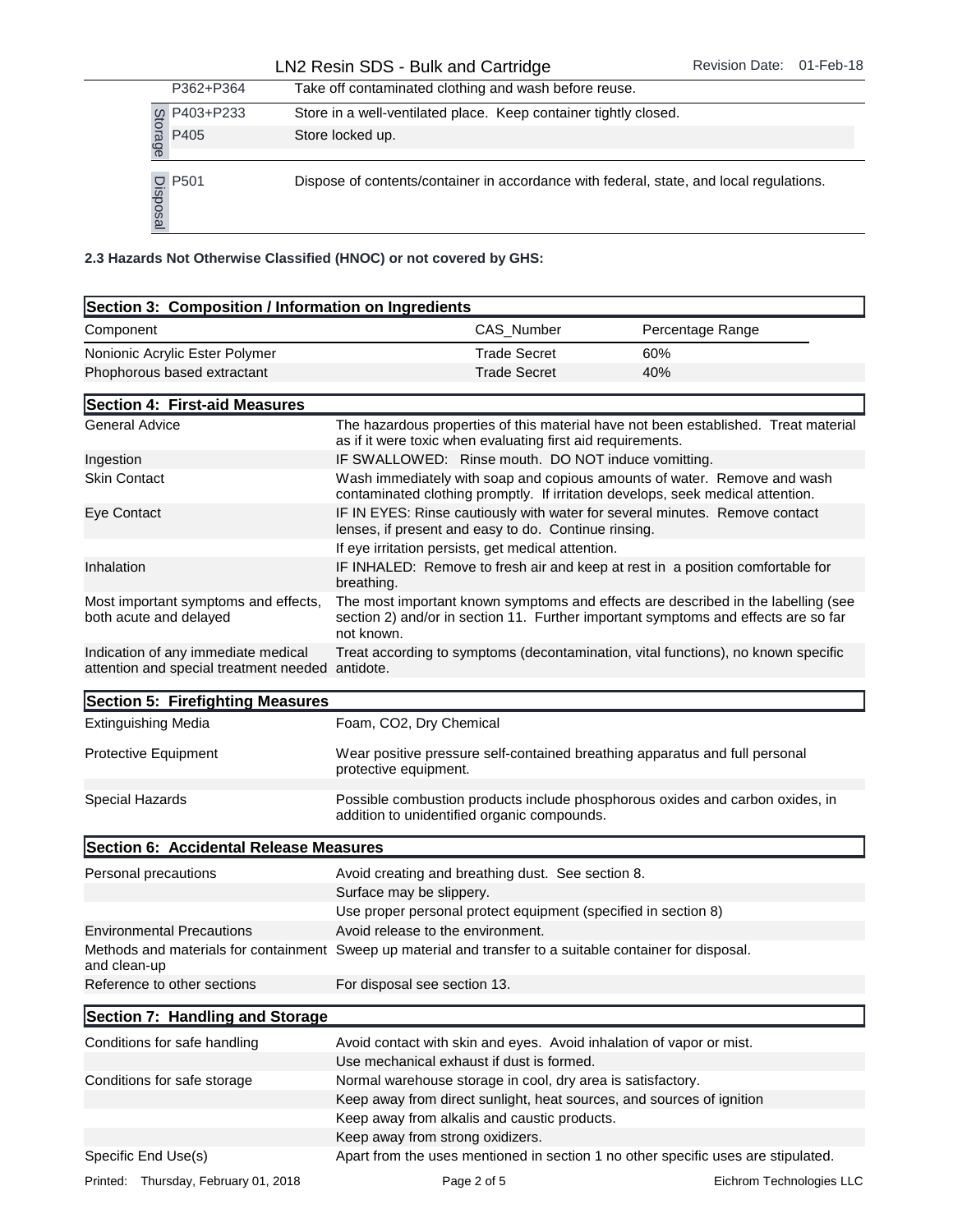T.

| Section 8: Exposure Controls / Personal Protection |                                                                                                                                                                                            |  |
|----------------------------------------------------|--------------------------------------------------------------------------------------------------------------------------------------------------------------------------------------------|--|
| <b>Control Parameters</b>                          | Contains no substances with occupational exposure limit values.                                                                                                                            |  |
| <b>Exposure Controls</b>                           | Avoid contact with skin, eyes, and clothing. Wash hands before breaks and<br>immediately after handling the product.                                                                       |  |
|                                                    | Mechanical exhaust is required.                                                                                                                                                            |  |
|                                                    | Do not eat, drink or smoke when using this product.                                                                                                                                        |  |
| Eye Protection                                     | Wear safety goggles and/or face shield.                                                                                                                                                    |  |
| <b>Skin Protection</b>                             | Wear impervious gloves and clean body-covering clothing.                                                                                                                                   |  |
|                                                    | Wash hands thoroughly after handling.                                                                                                                                                      |  |
| Respiratory protection                             | Use NIOSH/MSHA approved respirator when handling material outside of<br>mechanical exhaust. An air-purifying respirator with an organic vapor cartridge or<br>canister may be permissible. |  |
|                                                    | Do not breathe dust.                                                                                                                                                                       |  |

## Section 9: Physical Properties Information on basic physical and chemical properties Appearance: Powder Off-white, spherical beads Odor: characteristic Flash Point: 166 °C (Phosphorous based Explosion Limits (Upper/Lower): Not Established

| Odor Threshold:                          | <b>Not Established</b>      |                                                                                                           |                                                                               | extract, closed cup)   |
|------------------------------------------|-----------------------------|-----------------------------------------------------------------------------------------------------------|-------------------------------------------------------------------------------|------------------------|
| pH:<br>Not applicable                    |                             |                                                                                                           | Flammability:                                                                 | <b>Not Established</b> |
| Not Established<br><b>Melting Point:</b> |                             |                                                                                                           | Autolgnition Temperature:                                                     | Not Established        |
| <b>Boiling Point:</b>                    | extract)                    | 392 °C (Phosphorous based                                                                                 | Decomposition<br>Temperature                                                  | Not Established        |
| <b>Relative Density:</b>                 | 0.35 g/mL at $25^{\circ}$ C |                                                                                                           | VaporPressure:                                                                | Not Established        |
| Solubility:                              |                             | practically insoluble in water                                                                            | VaporDensity:                                                                 | Not Established        |
| <b>Partition Coefficient:</b>            | Not Established             |                                                                                                           | <b>Evaporation Rate:</b>                                                      | Not Established        |
| Viscosity:                               | Not Applicable              |                                                                                                           |                                                                               |                        |
| Section 10: Stability and Reactivity     |                             |                                                                                                           |                                                                               |                        |
| Reactivity                               |                             |                                                                                                           | No hazardous reactions if stored and handled as indicated.                    |                        |
| <b>Chemical Stability</b>                |                             | Stable under normal handling and storage conditions.                                                      |                                                                               |                        |
| <b>Hazardous Reactions</b>               |                             | No hazardous reactions are expected in normal laboratory use. Hazardous<br>polymerization will not occur. |                                                                               |                        |
| <b>Conditions to Avoid</b>               |                             | Exposure to elevated temperatures can cause product to decompose.                                         |                                                                               |                        |
|                                          |                             | discharge.                                                                                                | Avoid all sources of ignition; heat, sparks, open flame. Avoid electro-static |                        |
|                                          |                             | Keep away from heat, flames, and sparks.                                                                  |                                                                               |                        |
| Materials to Avoid                       |                             |                                                                                                           | Contact with strong oxidizers will degrade material.                          |                        |
|                                          |                             | Reacts with strong bases with the release of heat.                                                        |                                                                               |                        |
| Hazardous decomposition Products         |                             | Possible combustion products include carbon monoxide, carbon dioxide, and<br>phosphorous oxides.          |                                                                               |                        |

Section 11: Toxicology Information

|                       | The product has not been tested. The statements on toxicology have been derived<br>from the properties of the individual components.       |
|-----------------------|--------------------------------------------------------------------------------------------------------------------------------------------|
| <b>Acute Toxicity</b> |                                                                                                                                            |
| Oral Effects          | Polymer, Oral LD50 $>$ 5,000 mg/kg (rat).                                                                                                  |
|                       | Extractant, Oral LD50 > 500 mg/kg (rat). Conclusion is not possible due to<br>incomplete or heterogeneous data on the components           |
| Inhalation Effects    | No data available for acute inhalation effects of this product.                                                                            |
| Dermal Effects        | Polymer, Dermal LD50 > 5,000 mg/kg (rabbit).                                                                                               |
|                       | Extractant, Dermal LD50 is >1,000 mg/kg (rabbit). Conclusion is not possible due<br>to incomplete or heterogeneous data on the components. |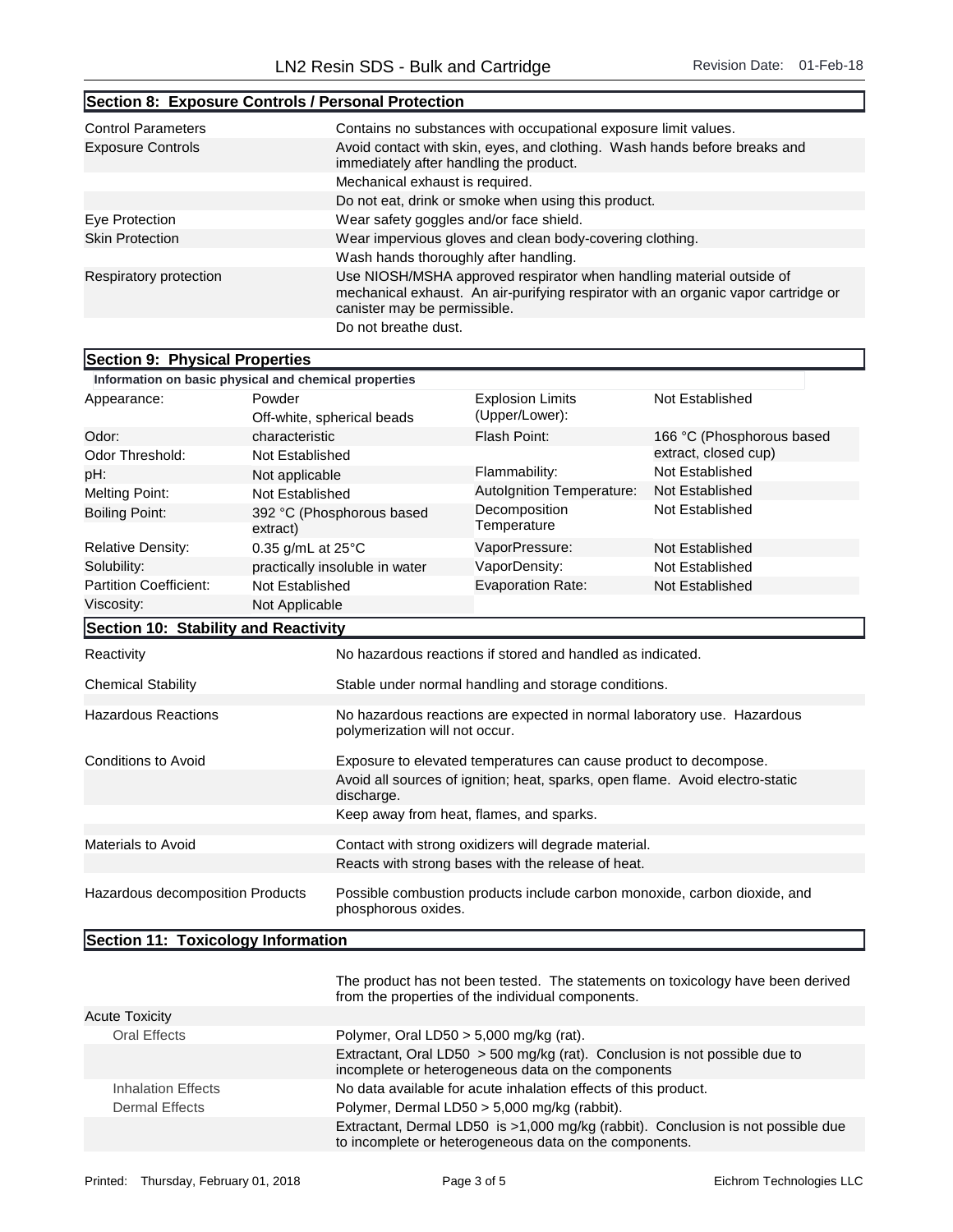| Skin corrosion/irritation                   |                                                                                                                                                              |
|---------------------------------------------|--------------------------------------------------------------------------------------------------------------------------------------------------------------|
|                                             | Extractant is Skin Irritant.                                                                                                                                 |
| Serious eye damage/irritation               |                                                                                                                                                              |
|                                             | Extractant, Eye(Rabbit):<br>Irreversible effects on the eye.<br>Risk of serious damage to eyes.                                                              |
| Respiratory or skin sensitization           |                                                                                                                                                              |
|                                             | No data available regarding respiratory sensitization effects of this product.                                                                               |
| Germ Cell Mutagenicity                      |                                                                                                                                                              |
|                                             | No data available regarding mutagenic effects of this product.                                                                                               |
| Carcinogenicity                             |                                                                                                                                                              |
|                                             | No data available regarding carcinogenic effects of this product.                                                                                            |
| Reproductive Toxicity                       |                                                                                                                                                              |
|                                             | No data available regarding reproductive effects of this product.                                                                                            |
| Specific Target Organ Toxicity              |                                                                                                                                                              |
| Single Exposure<br><b>Repeated Exposure</b> | No data available regarding specific target organ toxicity single exposure.<br>No data available regarding specific target organ toxicity repeated exposure. |
|                                             |                                                                                                                                                              |
| <b>Aspiration Hazard</b>                    |                                                                                                                                                              |
|                                             | No data available regarding the aspiration hazard of this product.                                                                                           |

## Section 12: Ecological Information

|                                  | *The product has not been tested. The statement has been derived from the<br>properties of individual components using an additivity method.             |
|----------------------------------|----------------------------------------------------------------------------------------------------------------------------------------------------------|
| <b>Aquatic Toxicity</b>          |                                                                                                                                                          |
| Acute Toxicity to fish           | No data are available for toxicity on fish.                                                                                                              |
|                                  | Acute Toxicity to aquatic invertebrates Extractant: EC50 - 48 hr - Daphnia magna (Water flea) - between 43 and 61 mg/l                                   |
| Acute toxicity to aquatic plants | Extractant: ErC50 - 72 hr: algae - 92 mg/l                                                                                                               |
|                                  | Extractant: NOEC50 - 72 hr: algae - 33 mg/l                                                                                                              |
|                                  | Extractant: EC50 - 48 hr - Chlorella emersonii - >100 mg/l growth rate                                                                                   |
| <b>Chronic Aquatic Toxicity</b>  |                                                                                                                                                          |
| Chronic Toxicity to fish         | Extractant: LOEC - 48 days - Oncorhynchus mykiss (rainbow trout) - 20.6 mg/l                                                                             |
| Persistance and degradability    | No data are available for persistance and degradability.                                                                                                 |
| Bioaccumulative potential        | No data are available for bioaccumulative potential.                                                                                                     |
| Mobility in Soil                 | No data are available for mobility in soil.                                                                                                              |
| PBT/vPvB assessment              | PBT/vPvB assessment not available as chemical safety assessment not<br>required/not conducted.                                                           |
| Other                            | An environmental hazard cannot be excluded in the event of unprofessional<br>handling or disposal. Very toxic to aquatic life with long lasting effects. |

| Section 13: Disposal Considerations |                                                                                                                                                  |
|-------------------------------------|--------------------------------------------------------------------------------------------------------------------------------------------------|
| General                             | Avoid disposal to sewers and local waterways.                                                                                                    |
|                                     | Dispose of contents/container in accordance with federal, state, and local<br>regulations.                                                       |
| Unused:                             | Dissolve or mix the material with a combustible solvent and burn in a chemical<br>incinerator equipped with an afterburner and scrubber.         |
| Used:                               | For resin contaminated with hazardous materials, dispose of mixture as hazardous<br>material according to local, state, and federal regulations. |
| Section 14: Transport Information   |                                                                                                                                                  |

| Air Transport:    | Not Hazardous per IATA 2014  |
|-------------------|------------------------------|
| Ground Transport: | Not D.O.T. Hazardous         |
| Water Transport:  | Not Hazardous per IMDG 2012. |

## Section 15: Regulatory Information

| Canada - DSL/NDSL<br>US Federal Regulations | This product contains one or more components listed on the Canadian NDSL.                                                    |
|---------------------------------------------|------------------------------------------------------------------------------------------------------------------------------|
|                                             | Toxic Substances Control Act (TSCA): This material is provided to you under the<br>research and development (R&D) exemption. |